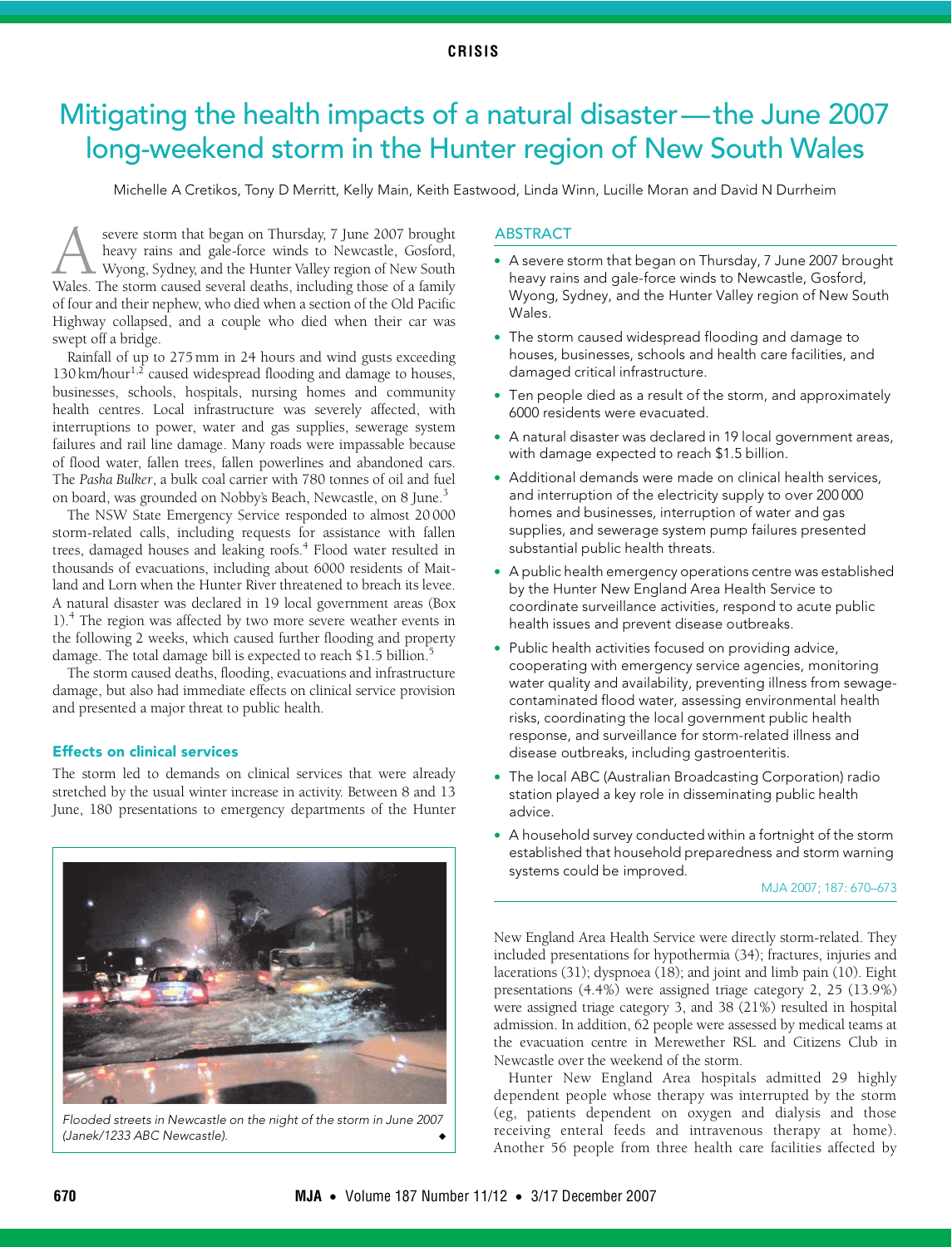flooding were relocated to other hospitals. Buildings, infrastructure and vehicles belonging to health facilities were damaged, further increasing the pressure on services, while some health staff were unable to attend work because their homes were flooded or isolated, roads were closed or cars were damaged, or because of carer responsibilities. In addition, 12 hospitals and 50 private nursing homes, hostels and retirement villages in the region experienced electricity interruptions and depended on on-site electricity generation.

In the weeks after the storm, Hunter New England Mental Health Service assessed 143 people (51 face-to-face interviews, 92 telephone interviews) in disaster recovery centres in Newcastle, Cessnock, Singleton and Lake Macquarie, and produced and distributed fact sheets to assist with storm recovery.

#### Public health implications

Over 200 000 homes and businesses were affected by stormrelated electricity interruptions, which caused failure of household winter heating and hot water, difficulty preparing hot food, and food spoilage.<sup>6</sup> Some properties had no electricity for more than a week. The scale of the public health threat was immediately apparent: 207 private or commercial drinking water supplies, 1200 food premises, 2600 waste water disposal systems (septic tanks) and three public swimming pools were affected by flooding or power outage in the Hunter New England Area.

A public health emergency operations centre was established in the Area to coordinate surveillance activities, prevent disease outbreaks and respond to public health issues under emergency arrangements outlined in the NSW Healthplan.<sup>7</sup> Internal communication and information technology in the operations centre played a critical role in the success of the public health response by ensuring that accurate, up-to-date information was provided to the public health controller for appropriate and timely decision making. The public health response is summarised in Box 2.

1 New South Wales local government areas that were





The Pasha Bulker grounded on Nobby's Beach, Newcastle, June 2007 (Garry Clarke/1233 ABC Newcastle).

#### Water and sewerage

The loss of electricity in parts of the greater Newcastle and Lake Macquarie region affected water and sewerage services because electric pumps failed. Restoring a safe water supply to households was made the highest priority. Affected water reservoirs were filled by rerouting water reticulation until electricity was restored or temporary portable generators could be deployed. Two small water utilities in the Hunter Valley were also affected, and they introduced water restrictions to conserve safe stored water. One council utility had no option but to draw water from the Hunter River, resulting in high turbidity. It issued precautionary advice to consumers to boil water until treated water met Australian Drinking Water Guidelines requirements.<sup>8</sup>

Sixty sewerage pumps in the region failed, which caused backup and overflow of sewer mains and sewage contamination of flood water. Limiting public exposure to this water was emphasised as a key message, and all sports events that involved contact with potentially contaminated sports grounds were postponed as a result of public health advice.

The public health emergency operations centre coordinated daily briefings with water utilities for 4 weeks after the storm, focusing on water quality and quantity, protection of water supplies, results of intensified microbiological monitoring, sewage overflows, and complaints from the public. No microbiological water quality failures were detected.

#### Environmental health risk assessments

Early on Saturday, 9 June, it became evident that, although the Newcastle and Lake Macquarie region had borne the brunt of the initial wind and storm damage, other local government areas would be affected by flooding, particularly those near the Hunter River and its tributaries. The public health emergency operations centre established regular formal liaison with local government public health coordinators (usually environmental health officers) to raise awareness of potential public health risks, coordinate the available resources and conduct ongoing risk assessments in the field.

The emergency operations centre reviewed progress on assessment and mitigation of environmental health risks relating to food premises, private water supplies, swimming pools, mosquito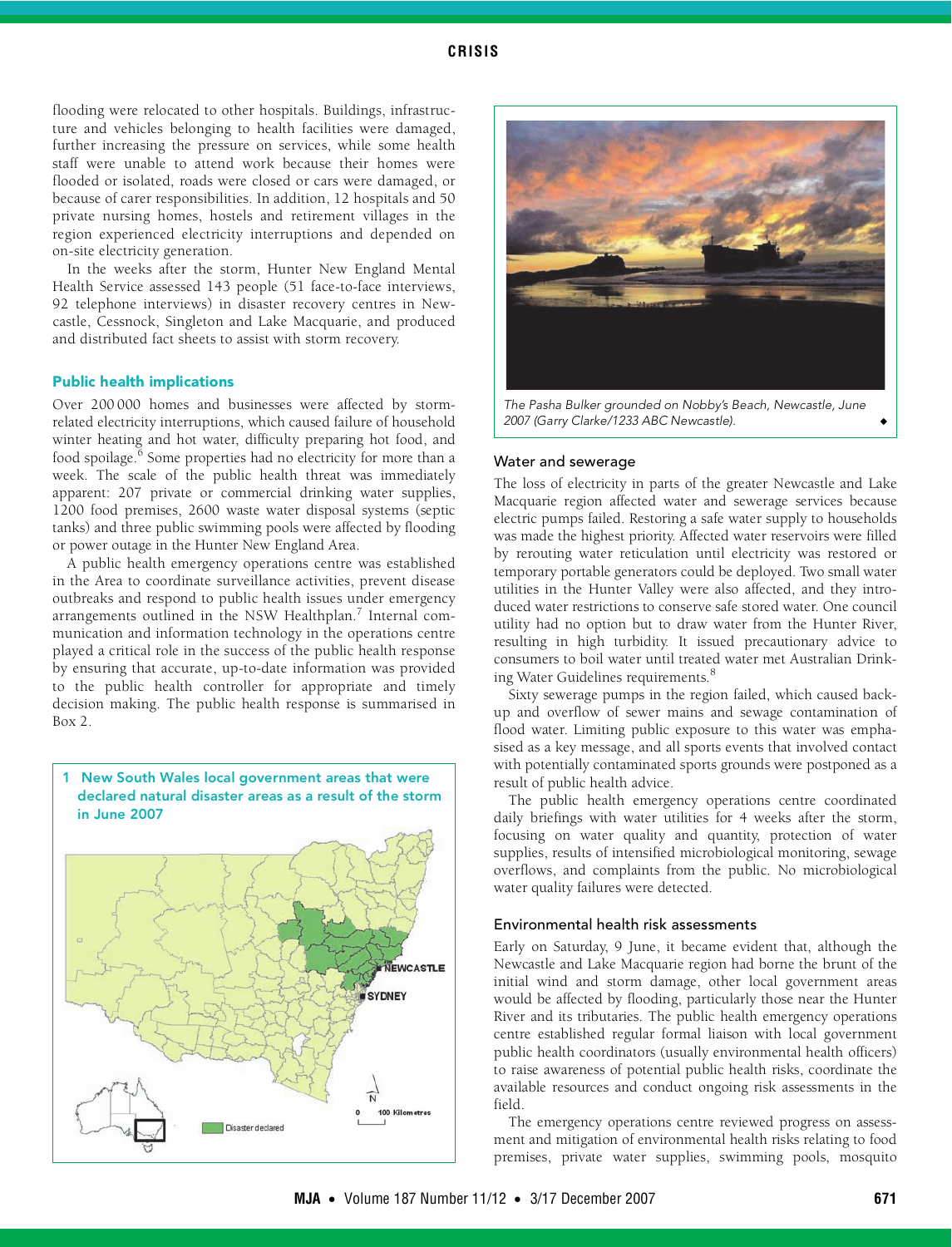breeding sites, on-site waste water treatment systems, and complaints. This provided important content for fact sheets and vital information for planning the disaster response.

The evacuation centres for displaced residents were inspected to ensure that they met appropriate standards of sanitation and hygiene, water quality, food safety, and accommodation. Environmental health assessments were provided to schools affected by the storm, on request from the NSW Department of Education. The public health emergency operations centre advised on how to minimise potential harms to human and environmental health from the grounding of the *Pasha Bulker*. The *Pasha Bulker* was refloated on 2 July without a major oil spill.

#### Communication with the public

Disaster recovery centres were established in Newcastle, Cessnock, Maitland and Singleton to coordinate information and assistance to the public from all the emergency service agencies.

A 24-hour health hotline was established and widely publicised on 9 June to respond to community concerns. Health professionals were trained to triage calls, to advise on public health and other general storm-related issues, to refer concerns to relevant health experts as required, and to direct callers needing more detailed advice to appropriate websites or other agencies' numbers. The hotline was also used to gauge community concerns, which together with risk assessments, were used to develop several fact sheets providing public health advice.

These fact sheets were loaded onto the NSW Office for Emergency Services website (http://www.emergency.nsw.gov.au) and distributed to the media, support agencies and disaster recovery centres. Fact sheets covered the risks of contaminated flood water, food safety, cleaning and disinfecting of domestic food utensils and equipment, vegetable and herb garden contamination, and cleaning of domestic swimming pools and underground rainwater tanks. Public health experts also attended some community meetings at the request of affected communities.

#### Public health surveillance

The public health emergency operations centre rapidly implemented an Area-wide surveillance system for storm-related emer-



Flooded farm house at Morpeth, near Newcastle, in June 2007 (Eric Noack/1233 ABC Newcastle).

#### 2 Public health activities in the Hunter New England Area in response to the storm in June 2007

- Instituting a surveillance system for storm-related health presentations to emergency departments, community pharmacies and general practices throughout the storm-affected area
- Communicating with relevant emergency service agencies through daily situation reports
- Providing public health advice through regular media releases and interviews with television, radio and print media
- Developing and distributing fact sheets containing public health advice
- Setting up and monitoring a health hotline
- Liaising at least daily with affected water utilities to determine water quality and availability and the status of sewerage systems
- Coordinating the local government public health response through daily teleconferences with seven local governments
- Providing health risk assessments for evacuation centres, disaster recovery centres, storm-damaged schools, and the Pasha Bulker  $\mathsf{site.}\qquad \qquad \blacklozenge$

gency department presentations, including those for gastroenteritis, injuries, and mental health and other problems, and also instituted active surveillance of sentinel community pharmacies (for their general activity levels, injuries, and gastrointestinal and respiratory symptoms). Local general practitioners were requested to notify the public health unit of gastroenteritis presentations, and to report whether their practices had been affected by vaccine cold-chain interruptions. Over 10 000 vaccine doses were replaced in 45 general practices. Routine data collected through the notifiable diseases and OzFoodNet (food-borne illness surveillance system) databases were regularly reviewed.

The reception desk at the Hunter New England Population Health Unit handled over 200 phone calls, and the health hotline received over 100 storm-related enquiries in the first week after the storm. The call content was logged and used as an additional surveillance tool.

#### Household preparedness and information access

Within a fortnight of the storm, Hunter New England Population Health conducted a survey of 215 randomly selected households from two of the worst affected local government areas: Newcastle and Lake Macquarie. This survey examined preparedness and access to information in order to learn from the disaster and improve the response to future disasters. The survey found that the local ABC (Australian Broadcasting Corporation) radio station (1233 ABC Newcastle) had played an important role in providing public information during the storm. The survey also found that around half of households were unaware of storm warnings on 7 June. Deficiencies in disaster preparedness were also identified: some households lacked recommended basic equipment, such as battery operated radios, appropriate batteries, first-aid kits and emergency contact lists.9

Since the storm, NSW Health has made a formal proposal to the State Emergency Management Committee for the development of a memorandum of understanding between the NSW State Emergency Service organisations and the NSW ABC to facilitate communication with the public during disasters. Such arrangements already exist in Victoria, South Australia and Western Australia.10